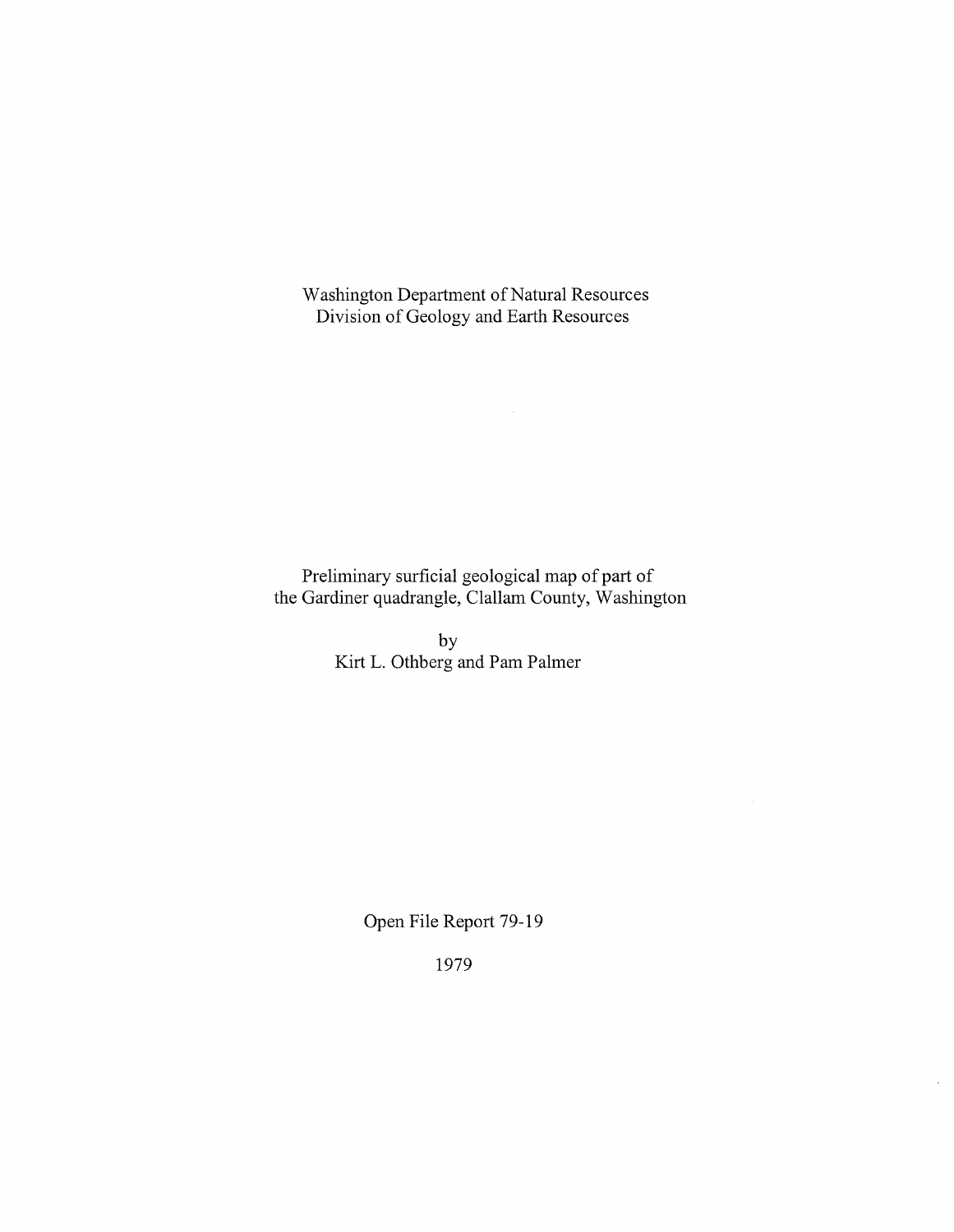Preliminary Surficial Geologic Map of part of the Gardiner Quadrangle, Clallam County, Washington

by **K.** Othberg and P. Palmer



# **Correlation of Units - Gardiner Quadrangle**

## Description of Units

### Qa Alluvium

Deposited in and along present streams. Varies from cobbly stream gravels laid down in channels to finer grained sands, silts, and clays deposited in a floodplain environment. Particle sizes vary laterally and vertically due to the lateral migration of streams across their floodplains

### Qb Beach deposits

Varies from sand to sandy, pebble gravels. Includes spits and bars created by longshore drift of sediment

#### Qp Peat and marsh deposits

Formed by the accumulation and decomposition of organic material in wet depressions and other areas of poor drainage. Includes local areas of fine-grained, saturated sediments and organic matter found in fresh- and salt-water swamps, marshes, and bogs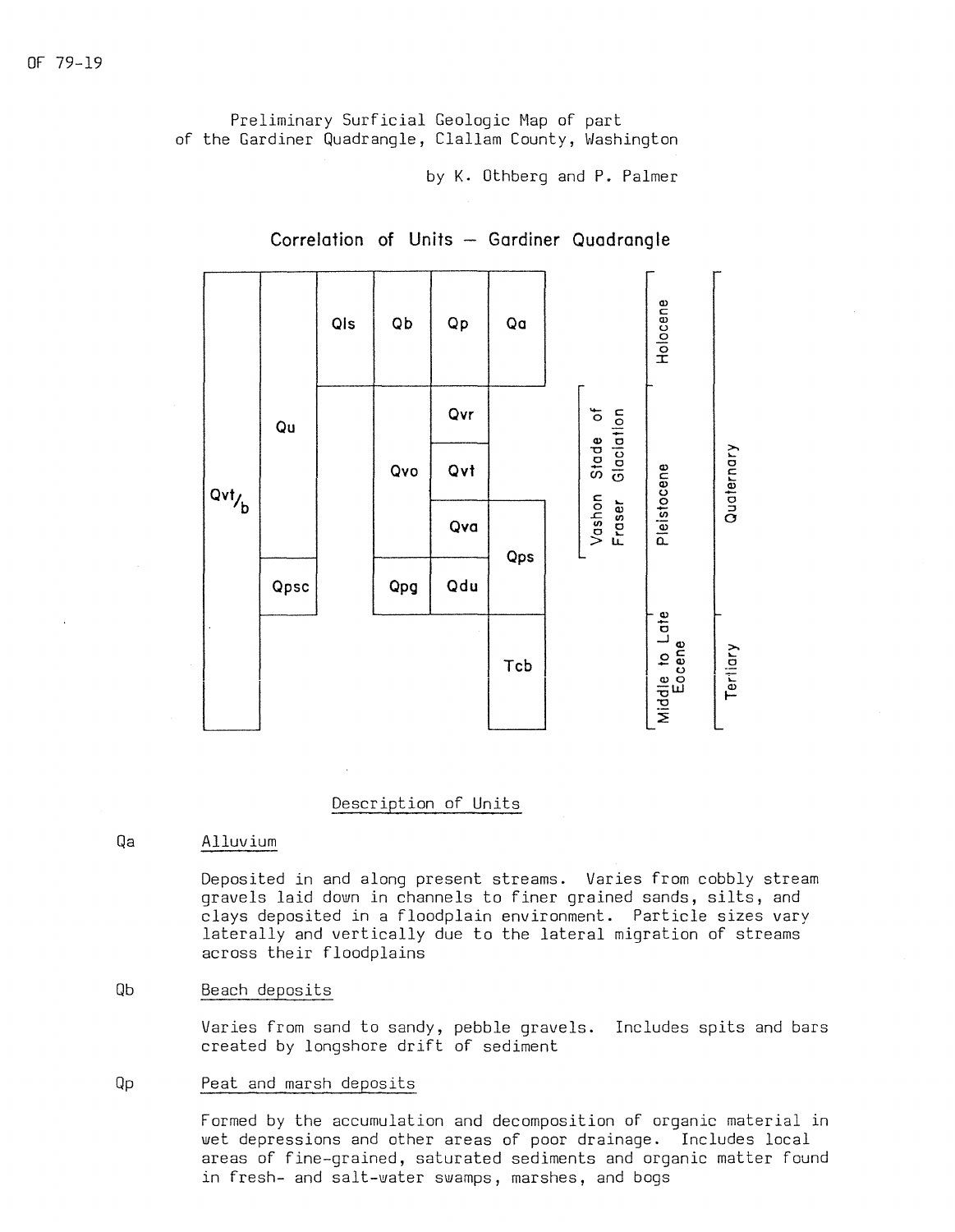## Qls Landslide

Mapped where there is a geomorphic expression of active or old landslides. Generally outlines the entire landform, from headwall to toe. May include both landslide scars and debris. Debris consists of variously textured colluvium resulting from slumps, slides, falls, and flows

# Qvr Vashon recessional outwash and ice-contact stratified drift

Highly varied deposits resulting from deposition upon, within, or near stagnant ice. Deposits are characterized by stratified sand and gravel with local occurrences of flow till. Includes possible alluvial fan deposits formed by streams, now relict, flowing off the bedrock high in the southern part of the map (Blyn Lookout Relay Station). Streams may have been active during ice recession in this area

### Qvt Vashon till

Lodgment till, a compact, poorly sorted nonstratified pebbly sandy silt with occasional boulders; generally quite hard as a result of compaction by thick glacier ice. Mapped where thickness is greater than approximately l meter. Includes thin but extensive ablation till; generally a loose, nonstratified stony silty sand with noticeable voids. Where exposures cut through ablation till, it is typically underlain by deformed beds of sand, silt, and gravel. The stratigraphic relationship between ablation till and lodgment till was not clearly demonstrated in the exposures

### Qvt/b Vashon till overlying bedrock

Bedrock-controlled landforms overlain by relatively thin lodgment till and ablation deposits. Foothill landforms are underlain by bedrock, but were overridden by glacier ice. Bedrock is generally within several meters of the surface and crops out locally. Identified rock exposures indicated on the map by spot symbol  $(\mathbb{C}^{\mathbb{C}})$  Tcb)

### Qva Vashon advance outwash

Well-sorted, well-stratified sandy pebble to cobble gravel. Mapped where its stratigraphic position beneath the Vashon till can be established. Sediments represent melt-water deposits coming from the advancing front of the glacier

# Qvo Vashon outwash undifferentiated

Well-sorted, well-stratified sand and pebbly sand. Relative age with respect to Vashon till not established

### Qps Pre-Vashon-till sands

Pebbly to silty sands of unknown origin, stratigraphically older than Vashon till. May locally include the Esperance Sand Member of Vashon Drift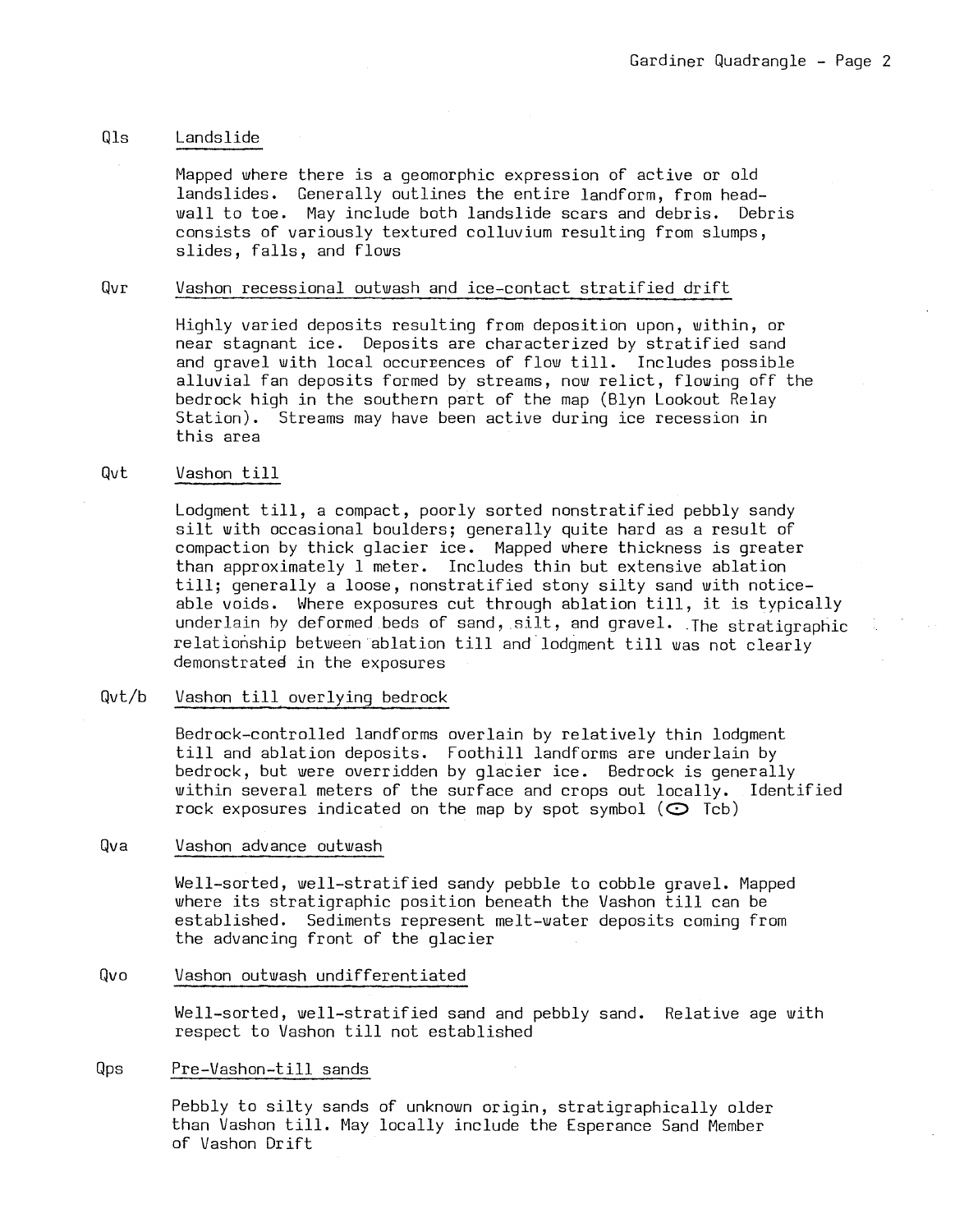#### Qpg Pre-Vashon gravels

Sandy pebble to cobble gravels of varied origins; older than Vashon<br>Drift. Gravels include glacially derived outwash, fluvial gravels Gravels include glacially derived outwash, fluvial gravels with interbeds of sand and silt, and gravels of unknown origin. Commonly characterized by iron-oxide staining and partial cementation

#### Qpsc Pre-Vashon silts and clays

Compact bedded sandy silt, silt, and clay that may include interbeds of peat. Origin may be nonglacial or glacial. All deposits mapped are older than Vashon Drift

### Qdu Pre-Vashon diamictons undifferentiated

Undifferentiated diamictons that are older than Vashon Drift. Typically, deposits are very stony, sandy "tills" or pebbly clayey silts

#### Qu Quaternary deposits undifferentiated

Generally found along steep slopes of sea cliffs and along stream valleys where exposures are poor. Where possible, stratigraphic sections show more detailed subdivisions, correlations, approximate thicknesses, and lithologies at specific sea cliff exposures

## Tcb Crescent Formation basalt

Primarily Eocene submarine basalt flows and breccias